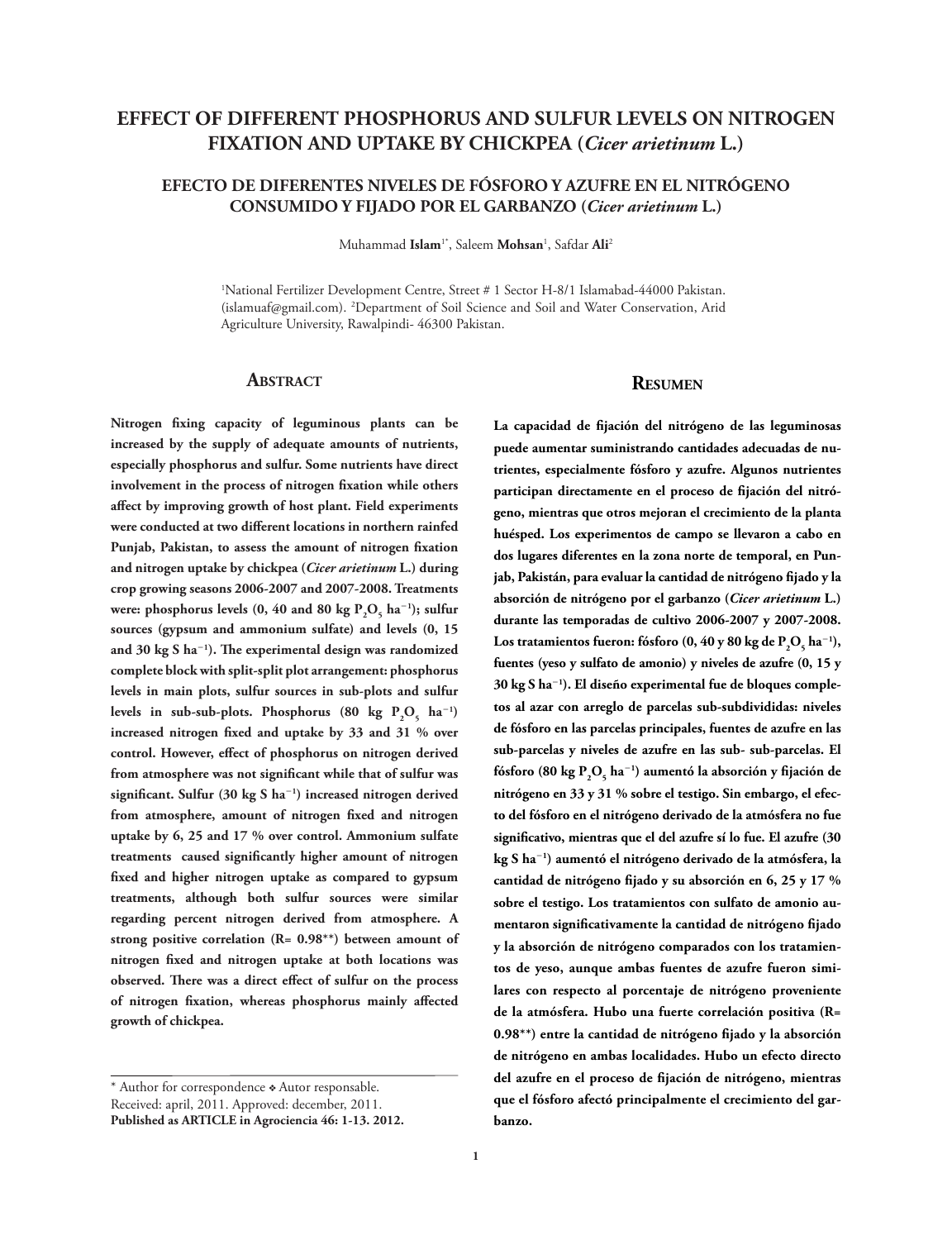**Key words:** *Cicer arietinum* L., ammonium sulfate, gypsum, natural abundance technique, percent nitrogen derived from atmosphere.

### **INTRODUCTION**

**Chickpea** (*Cicer arietinum* L.) is an important pulse crop of rainfed areas in semiarid/arid climate. Average chickpea yield in Pakistan is 685 kg ha<sup>-1</sup> (Government of Pakistan, 2010) which is pulse crop of rainfed areas in semiarid/arid climate. Average chickpea yield in Pakistan is very low compared to China (2.4 Mg ha-<sup>1</sup> ), Canada  $(1.9 \text{ Mg ha}^{-1})$  and USA  $(1.7 \text{ Mg ha}^{-1})$  (FAO, 2009). This low yield is due to genetic, agronomic and environmental factors and inadequate fertilization is the key among them.

Sulfur (S) is becoming deficient in soils due to introduction of high yielding varieties, use of high grade S free fertilizers and reduced emission of S from industrial units (Khalid *et al.,* 2009a; Scherer, 2009). Therefore, it is important to study the changes in concentration of this element under different conditions of soils, climate, crop species and cropping systems.

An adequate supply of mineral nutrients to legumes enhances nitrogen (N) fixation (Ganeshamurthy and Reddy, 2000). Thus, S availability increases tissue N concentration of many legumes (Claro-Cortes *et al*., 2002). Whether this is due to a direct effect on symbiotic N fixation or an effect on the host plant growth is not very clear. Furthermore, S deficiency may affect N fixation because it is a constituent of ferredoxin and enzymes, such as nitrogenase (Fukuyama, 2004).

In Pakistan, studies about crop response to S application are limited to oilseeds and their oil contents. Research regarding interaction of phosphorus (P) and S and their role in legume's growth, N fixation and nutrient uptake is very rare (Islam *et al.,* 2009). It may be speculated that supply of adequate amount of nutrients to legumes may result in increased amount of N fixation. Therefore, this study was conducted to assess the interactive effect of S and P application on N fixation and N uptake by chickpea crop under rainfed conditions of northern Punjab, Pakistan.

## **Materials and Methods**

Field experiments were conducted using chickpea cultivar Balkassar 2000 at: 1) Barani Agricultural Research Institute **Palabras clave:** *Cicer arietinum* L., sulfato de amonio, yeso, técnica de abundancia natural, porcentaje de nitrógeno proveniente de la atmósfera.

### **Introducción**

El garbanzo (*Cicer arietinum* L.) es una leguminosa de las zonas de temporal de clima semiá-<br>
rido/árido. El rendimiento promedio del garbanzo en Pakistán es 685 kg ha<sup>-1</sup> (Gobierno de Panosa de las zonas de temporal de clima semiárido/árido. El rendimiento promedio del garbanzo en Pakistán es 685 kg ha-<sup>1</sup> (Gobierno de Pakistán, 2010), que es muy bajo comparado con China (2.4 Mg ha-<sup>1</sup> ), Canadá (1.9 Mg ha-<sup>1</sup> ) y EE.UU. (1.7 Mg ha-<sup>1</sup> ) (FAO, 2009). Este rendimiento bajo se debe a factores genéticos, agronómicos y ambientales y la fertilización inadecuada es clave entre ellos.

El azufre (S) se torna escaso en los suelos debido a la introducción de variedades de alto rendimiento, uso de fertilizantes de alto grado libre de S y menor emisión de S de unidades industriales (Khalid *et al.*, 2009a; Scherer, 2009). Por tanto, es importante estudiar los cambios en la concentración de este elemento en diferentes condiciones de suelos, clima, especies de cultivos y sistemas de cultivo.

Un suministro adecuado de nutrientes minerales en las leguminosas mejora la fijación de nitrógeno (N) (Ganeshamurthy y Reddy, 2000). Así, la disponibilidad de S aumenta la concentración de N en el tejido de muchas leguminosas (Claro-Cortés *et al.*, 2002.). No está claro si esto se debe a un efecto directo en la fijación simbiótica de N, o un efecto en el crecimiento de las plantas huésped. Además, la deficiencia de S puede afectar la fijación de N, por ser un componente de ferredoxina y de enzimas, como nitrogenasa (Fukuyama, 2004).

En Pakistán, los estudios sobre la respuesta del cultivo a la aplicación de S se limitan a las semillas oleaginosas y su contenido de aceite. Hay pocos estudios sobre la interacción entre el fósforo (P) y el S y su función en el crecimiento de las leguminosas, la fijación de N y su absorción (Islam *et al*., 2009). Se puede especular que el suministro de una cantidad adecuada de nutrientes para las leguminosas puede dar lugar a una mayor fijación de N. Por tanto, este estudio se realizó para evaluar el efecto interactivo de la aplicación de S y P en la fijación del N y la absorción de éste por el garbanzo, en condiciones de temporal, en el norte de Punjab, Pakistán.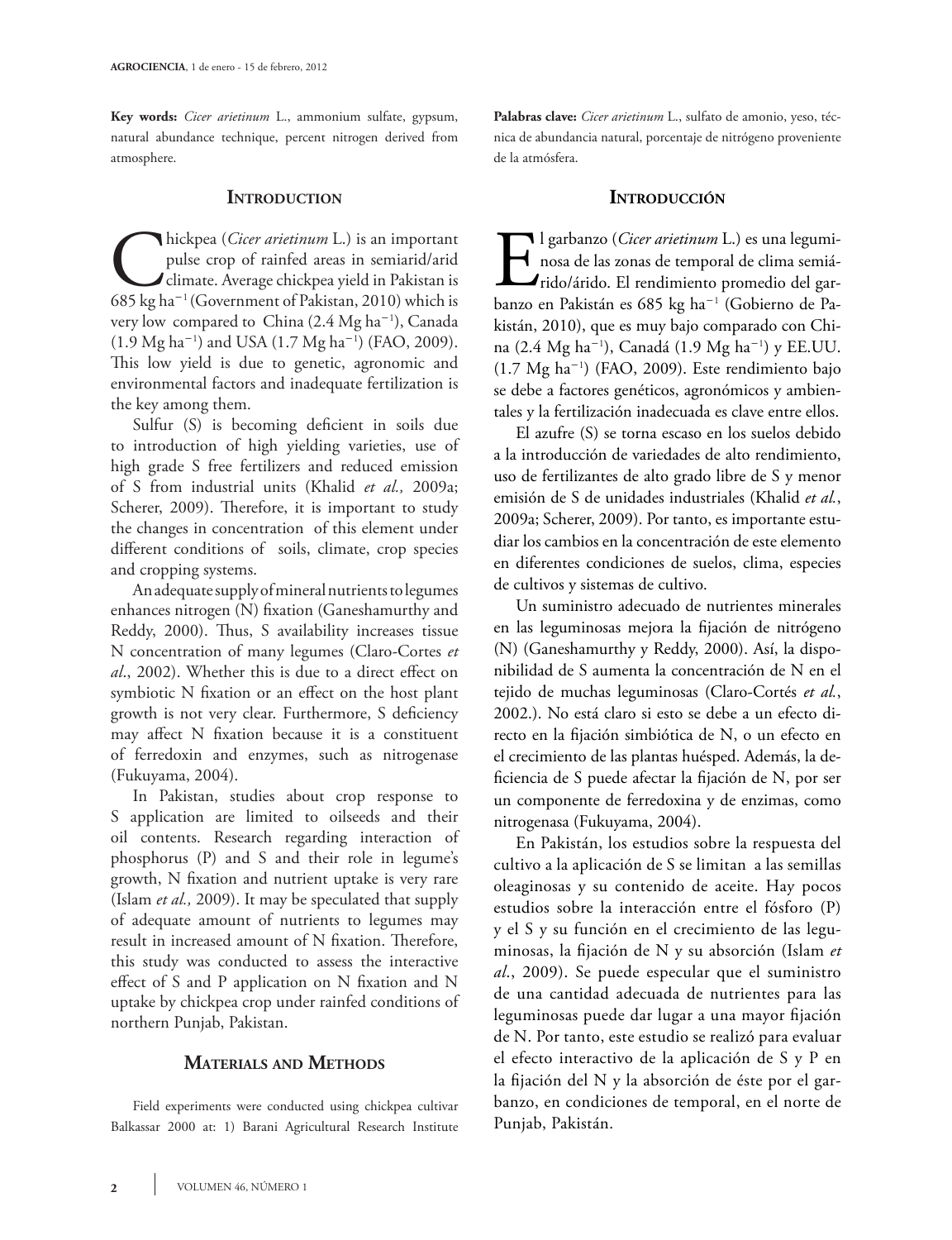(BARI), Chakwal (sandy loam, pH 7.6, AB-DTPA extractable P 3.0 mg kg<sup>-1</sup>, CaCl<sub>2</sub> extractable  $SO_4$ -S 6.4 mg kg<sup>-1</sup>); and 2) a farmer's field Talagang, district Chakwal (loamy sand, pH 7.7, AB-DTPA extractable P 1.4 mg  $\text{kg}^{-1}$ , CaCl<sub>2</sub> extractable  $SO<sub>4</sub>$ -S 7.5 mg kg<sup>-1</sup>); during crop growing seasons 2006-2007 and 2007-2008. Both experimental sites are located at 32.5 °N, 72.4 °E. The experimental design was a randomized complete block with a split-split-plot arrangement (plot size 1.5×3.5 m at BARI Chakwal, and 1.8×4 m at farmer's field Talagang); P rates (0, 40 and 80 kg  $P_2O_5$  ha<sup>-1</sup>) were in main plots, S sources in sub-plots (gypsum and ammonium sulfate) and S rates (0, 15 and 30 kg S ha<sup>-1</sup>) in sub-sub-plots. As a result, there were 18 treatments which were replicated three times. Starter dose (26 kg ha<sup>-1</sup>) of N was applied as urea; in S treatments, urea dose was adjusted after taking into consideration the addition of N from ammonium sulfate (AS). Phosphorus was applied as triple super phosphate. All the fertilizers were applied as basal dose. Chickpea crop was sown maintaining 30 cm row to row distance. Crop was grown under rainfed conditions and no supplemental irrigation was applied. Samples of plant dry matter tissue of legume and non legume reference plant were taken for  $\delta^{15}N$  determination (Unkovich *et al.,* 2008).

Nitrogen derived from atmosphere  $(N_{46})$  =100 × ( $\delta^{15}N$  (soil N) **-**  $\delta^{15}N$  legume N)/ [ $\delta^{15}N$  (soil N)-B]

where  $\delta^{15}N$  (soil N) is commonly obtained from a non N fixing reference plant grown in the same soil as the legume; B is the  $\delta^{15}N$  of the same N fixing plant when grown with N as the sole source of N and its value is -2.0 (Kyei-Boahen *et al.,* 2002).

Legume N uptake  $(kg ha^{-1})$  = legume dry matter yield  $(kg ha^{-1})$  $\times$  N in plant tissue (%)

Amount of N fixed (kg ha $^{-1}$ ) =legume N uptake (kg ha $^{-1}$ ) × N<sub>dfa</sub>  $\times$  1.5<sup>\*</sup>

\*1.5 factor was used to include an estimate for contribution by underground N (Rochester *et al.,* 1998).

At physiological maturity, crop from  $1 \text{ m}^2$  in the middle of each plot was harvested separately. The plant samples were dried and data were recorded for seed, straw and total dry matter yield. Representative samples of 100 g from both seed and straw were collected from bulk sample, oven dried and ground and analyzed for N (Ryan *et al.,* 2001).

Data on all observations were subjected to analysis of variance (ANOVA) by using software MSTATC. Treatment means were compared by least significant difference (LSD;  $p \le 0.05$ ) test.

## **Materiales y Métodos**

Los experimentos de campo se realizaron con garbanzos del cultivar Balkassar 2000 en: 1) el Instituto de Investigaciones Agropecuarias Barani (BARI), Chakwal (arena arcillosa, pH 7.6, AB-DTPA P extraíble de 3.0 mg  $kg^{-1}$ , CaCl<sub>2</sub>, SO<sub>4</sub>-S extraíble de 6.4 mg kg-<sup>1</sup> ); y 2) el campo de cultivo Talagang, distrito de Chakwal (arena arcillosa, pH 7.7, AB-DTPA P extraíble de  $1.4 \text{ mg kg}^{-1}$ , CaCl<sub>2</sub>, SO<sub>4</sub>-S extraíble de 7.5 mg kg<sup>-1</sup>), durante las temporadas de cultivo 2006-2007 y 2007-2008. Ambos sitios experimentales se ubican en 32.5 °N, 72.4 °E. El diseño experimental fue bloques completos al azar, con un arreglo de parcelas sub-subdivididas (tamaño de las parcelas 1.5×3.5 m en BARI Chakwal, y 1.8×4 m en el campo de cultivo Talagang); las tasas de P (0, 40 y 80 kg de  $P_2O_5$  ha<sup>-1</sup>) estaban en las parcelas principales; las fuentes de S, en las sub-parcelas (yeso y sulfato de amonio) y las tasas de S (0, 15 y 30 kg S ha<sup>-1</sup>) en las sub-sub-parcelas. Hubo 18 tratamientos que se repitieron tres veces. La dosis inicial (26 kg ha-<sup>1</sup> ) de N se aplicó como urea; en los tratamientos de S, la dosis de urea se ajustó después de tomar en cuenta la adición de N a partir del sulfato de amonio (AS). El fósforo se aplicó como superfosfato triple. Todos los fertilizantes se aplicaron en dosis basal. El garbanzo se sembró manteniendo una distancia de 30 cm entre las hileras. Se cultivó en condiciones de temporal y sin riego complementario y se tomaron muestras de tejido de materia vegetal seca de las leguminosas y las no leguminosas de referencia, para la determinación d15N (Unkovich *et al*., 2008).

El nitrógeno proveniente de la atmósfera (N<sub>ic</sub>) =100×( $\delta^{15}N$ (N del suelo) -  $\delta^{15}N$  leguminosas N)/ ( $\delta^{15}N$  [N del suelo)-B]

donde  $\delta^{15}N$  (N del suelo) se obtiene generalmente de una planta que no fije el N de referencia que crezca en el mismo suelo que la leguminosa; B es el  $\delta^{15}N$  de la misma planta de fijación de N cuando se cultiva con N como la única fuente de este mineral, y su valor es -2.0 (Kyei-Boahen *et al.*, 2002).

La absorción de N (kg ha<sup>-1</sup>) de las leguminosas = rendimiento de materia seca de las leguminosas (kg ha<sup>-1</sup>) × N en el tejido vegetal (%)

Cantidad de N fijado (kg ha-1) = absorción de N de las leguminosas (kg ha<sup>-1</sup>) × N<sub>dfa</sub> × 1.5<sup>\*</sup>

\*Se utilizó el factor 1.5 para incluir una estimación de la contribución del N subterráneo (Rochester *et al*., 1998).

En la madurez fisiológica, los cultivos de  $1 \text{ m}^2$  en el centro de cada parcela se cosecharon por separado. Las muestras de plantas se secaron y se registraron datos de las semillas, paja y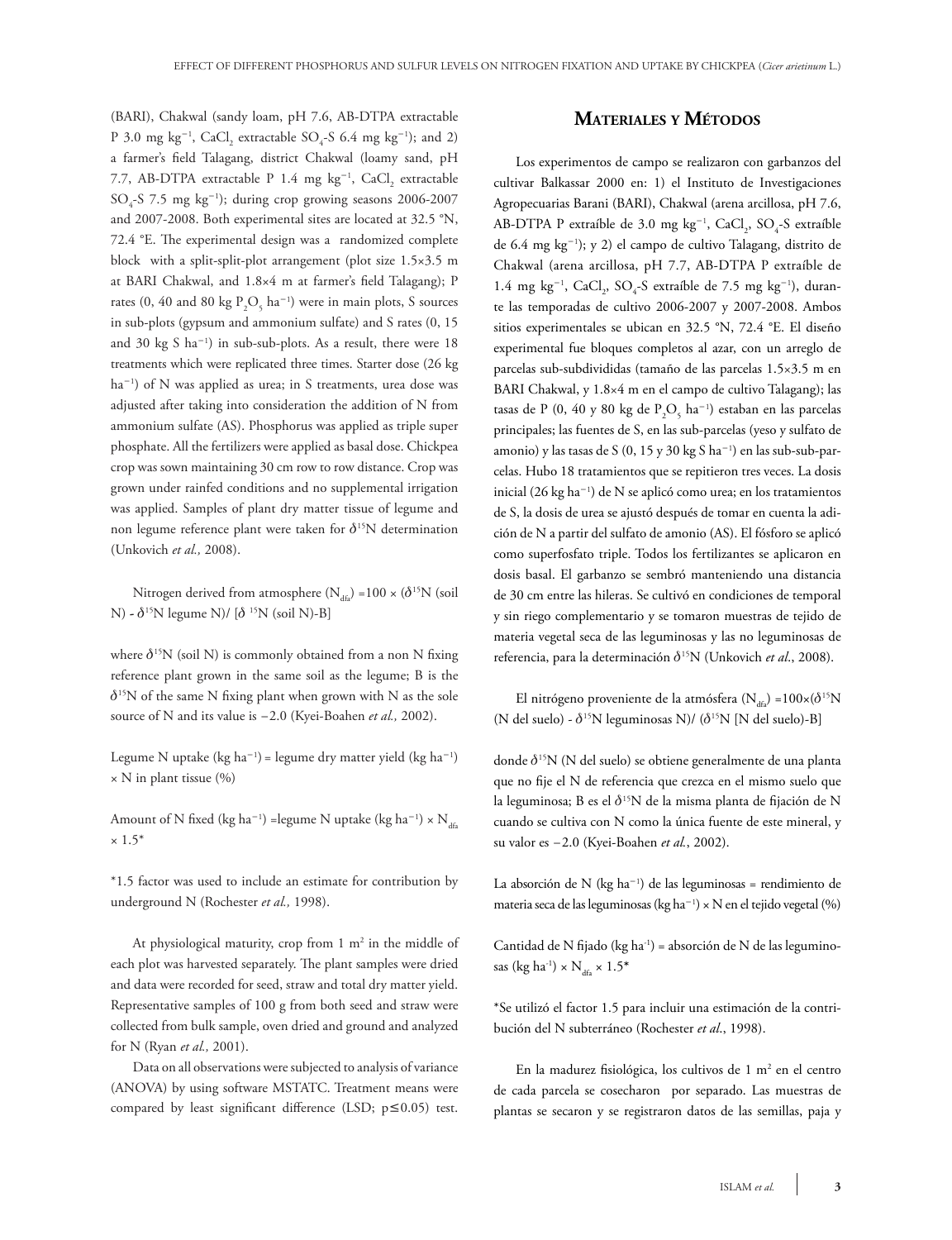Simple linear correlation analysis was also performed to study the relationship between variables.

### **Results and Discussion**

The precipitation during crop growing season (October to March) at experimental sites (Chakwal and Talagang) was 385 and 362 mm during the first crop growing season (2006-2007), and 90 and 30 mm during the second crop growing season (2007-2008). The long term average (1977-2009) annual precipitation is 630 mm for Chakwal and 450 mm for Talagang. Two third of total rainfall occurs in moonsoon (July to September).

Two locations and years differed significantly with respect to N fixation and uptake (Table 1). Percent N derived from atmosphere, amount of N fixed and N uptake were significantly higher in the first growing season, as compared to the second one, due to the occurrence of a larger rainfall in both locations during 2006-2007, which is similar to results reported by Hayat *et al.* (2008). Habtemichial *et al.* (2007) also observed that during wetter crop growing season, there was better nodulation and nitrogen uptake by faba bean (*Vicia faba* L.) crop. Likewise, amount of

- **Table 1. Effect of year and location on percent nitrogen**  derived from atmosphere (N<sub>dfa</sub>), amount of nitrogen **fixed and nitrogen uptake in both periods.**
- **Cuadro 1. Efecto del año y el lugar en el porcentaje de nitró**geno derivado de la atmósfera (N<sub>dfa</sub>), la cantidad **de nitrógeno fijado y la absorción de nitrógeno en ambos períodos.**

| Effect                       | $N_{_{dfa}}$<br>(9/0) | Amount of<br>nitrogen fixed<br>$(kg ha^{-1})$ | Nitrogen<br>uptake<br>$(kg ha^{-1})$ |  |
|------------------------------|-----------------------|-----------------------------------------------|--------------------------------------|--|
| $2006 - 2007(Y_)$            | 54 a                  | 61 a                                          | 75 a                                 |  |
| 2007-2008 $(Y_2)$            | 49 b                  | 39 b                                          | 53 b                                 |  |
| Probability                  | 0.001                 | 0.004                                         | 0.001                                |  |
| Locations                    |                       |                                               |                                      |  |
| Chakwal $(L_1)$              | 53 a                  | 47 b                                          | 59 b                                 |  |
| Talagang $(L_2)$             | 50 <sub>b</sub>       | 53 a                                          | 69 a                                 |  |
| Probability                  | 0.001                 | 0.01                                          | 0.001                                |  |
| Years × Location interaction |                       |                                               |                                      |  |
| Y,L                          | 52 c                  | 53 b                                          | 69 b                                 |  |
| Y <sub>1</sub> L             | 56 a                  | 69 a                                          | 82 a                                 |  |
| Y, L                         | 54 b                  | 41c                                           | 50d                                  |  |
| Y, L,                        | 43 d                  | 37 d                                          | 56c                                  |  |
| LSD value                    | 0.9                   | 2.5                                           | 4.5                                  |  |

Means with different letters differ significantly ( $p \le 0.05$ )  $\ast$  Las medias con letras distintas difieren significativamente ( $p \le 0.05$ ).

el rendimiento total de la materia seca. Las muestras representativas de 100 g de semilla y paja se obtuvieron de muestras a granel, secadas y molidas para analizar el contenido de N (Ryan *et al*., 2001).

Con los datos de las observaciones fueron sometidos a análisis de varianza (ANDEVA) mediante el uso del software MSTATC. Las medias de los tratamientos se compararon con la prueba de mínima diferencia significativa (LSD;  $p \le 0.05$ ). También se realizó un análisis simple de correlación lineal para estudiar la relación entre las variables.

## **Resultados y Discusión**

Las precipitaciones durante la etapa de crecimiento de los cultivos (de octubre a marzo) en los sitios experimentales (Chakwal y Talagang) fueron 385 y 362 mm durante la primera temporada de crecimiento (2006-2007), y de 90 y 30 mm durante la segunda temporada de crecimiento (2007-2008). El promedio de precipitación anual a largo plazo (1977-2009) fue 630 mm en Chakwal y 450 mm en Talagang. Dos tercios de la precipitación total se producen en la temporada de los monzones (julio a septiembre).

Los dos sitios y años fueron significativamente diferentes respecto a la fijación y absorción de N (Cuadro 1). El porcentaje de N derivado de la atmósfera, la cantidad del N fijado y la absorción de N fueron significativamente mayores en la primera temporada de crecimiento, en comparación con la segunda, debido a lluvias prolongadas en ambos lugares durante el período 2006-2007, lo cual es similar a los resultados reportados por Hayat *et al*. (2008). Habtemichial *et al.* (2007) también observaron que durante la temporada más lluviosa de crecimiento, las habas (*Vicia faba* L.) tuvieron mejor nodulación y absorción de N. Del mismo modo, las cantidades de absorción y fijación de N fueron mayores en Talagang en comparación con Chakwal (Cuadro 1). El nivel bajo de carbono orgánico total  $(1.8 \text{ mg g}^{-1})$  y nitrato de N (5.6 ug g-<sup>1</sup> ) en el suelo de Talagang antes de iniciar el experimento podría ser una razón de la mayor cantidad de N fijado.

El efecto de interacción del año × la locación fue significativo. El tratamiento (niveles de P, fuentes y niveles de S)  $\times$  la localidad y el tratamiento  $\times$  los efectos de la interacción de los años fueron significativos para la cantidad de N fijado y la absorción del N, pero no afectaron el  $N_{\text{data}}$ . Por tanto, los resultados se presentan para cada año y localidad por separado.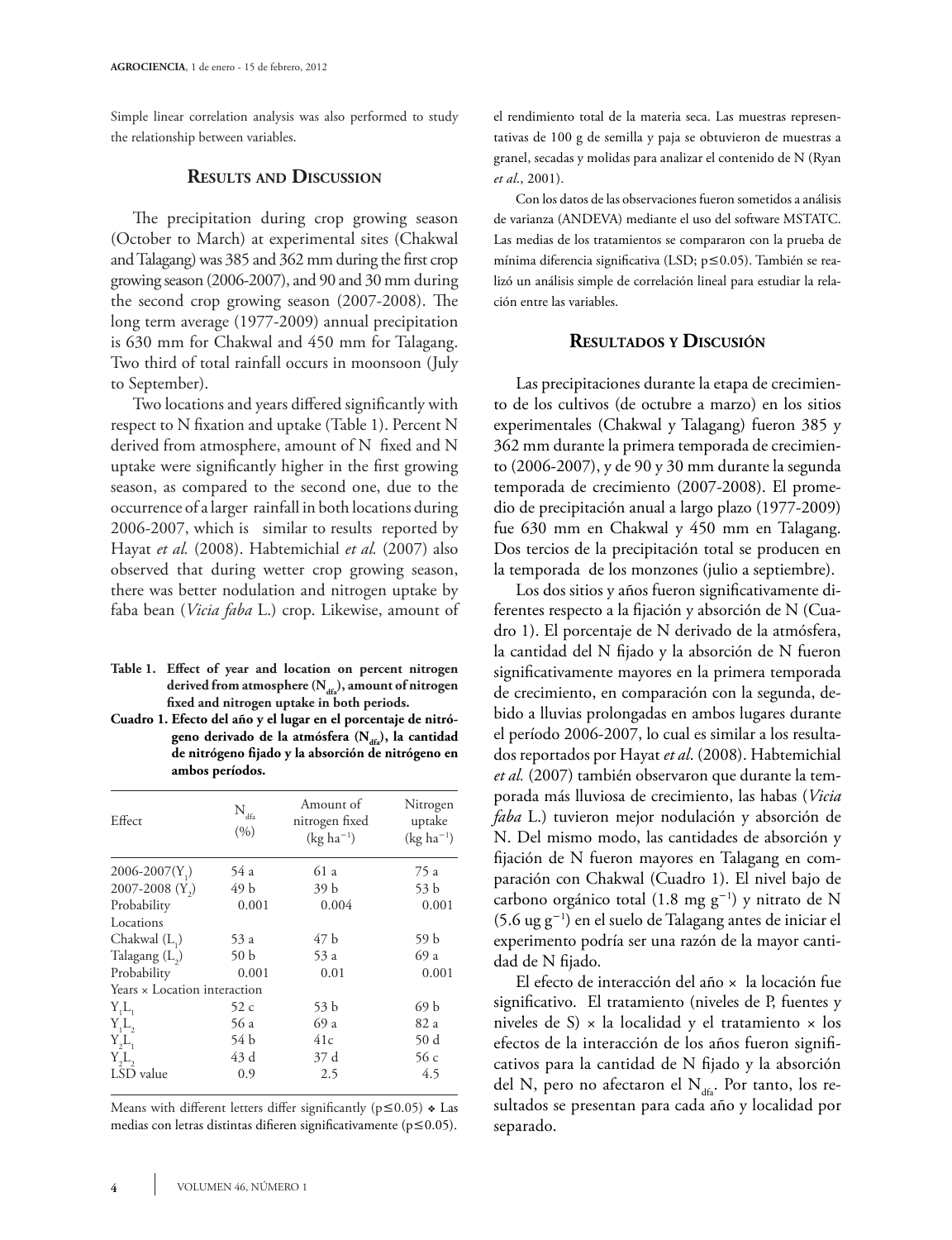N fixed and N uptake were higher at Talagang as compared to Chakwal (Table 1). Low level of total organic carbon (1.8 mg  $g^{-1}$ ) and nitrate N (5.6 ug g-<sup>1</sup> ) in Talagang soil before starting the experiment might be a reason for the higher amount of N fixed.

The year x location interaction effect was significant. The treatment (P levels, S sources and S levels)  $\times$  location and treatment  $\times$  year interaction effects were significant for amount of N fixed and N uptake, but they did not affect  $N_{\text{ds}}$ . Therefore, the results are presented for each year and location separately.

### **Nitrogen derived from atmosphere**

Treatment with P did not change (p>0.05)  $N_{df}$ at Chakwal (Table 2), and a similar trend was observed at Talagang during 2007-2008. However, during 2006-2007 P application (80 kg  $P_2O_5$  ha<sup>-1</sup>) resulted in a significant increase of  $N_{\text{des}}$ . Analysis of data pooled over location and year did not show any significant effect of P application on  $N_{dfa}$ .

#### **Nitrógeno derivado de la atmósfera**

El tratamiento con P no varió (p> 0,05) el  $N_{dd}$ en Chakwal (Cuadro 2), y una tendencia similar se observó en Talagang durante el período 2007-2008. Sin embargo, durante el período 2006-2007, la aplicación de P (80 kg  $P_2O_5$  ha<sup>-1</sup>) produjo un aumento significativo de  $N_{dd}$ . El análisis de los datos agrupados por localidad y año no reveló ningún efecto significativo de la aplicación de P en  $N_{\text{dd}}$ .

Las observaciones con garbanzo respecto a  $N_{\text{dS}}$ , parecen apoyar la conclusión de que la deficiencia de P afecta el proceso de fijación de N a través de sus efectos secundarios sobre el crecimiento de las plantas, en lugar de una participación directa en el funcionamiento de la nitrogenasa. Resultados similares respecto a los efectos de la aplicación de P en  $N_{\text{dfa}}$  fueron reportados por Islam y Ali (2009) para el garbanzo y para lupino blanco (*Lupinus albus*) por Schulze *et al*. (2006). Sin embargo, en contraste con estos resultados, Hayat *et al*. (2008) reportan un aumento de hasta 32 % en  $N_{\text{dfa}}$  debido a la aplicación

**Table 2. Nitrogen (%) derived from atmosphere as function of phosphorus (P) and sulfur (S) levels and sulfur sources in both periods.**

**Cuadro 2. Nitrógeno (%) derivado de la atmósfera en función de los niveles de fósforo (P) y azufre (S) y las fuentes de azufre en ambos períodos**.

|                                          | Chakwal         |                 |                 |           |           |                 |              |
|------------------------------------------|-----------------|-----------------|-----------------|-----------|-----------|-----------------|--------------|
| Effect                                   | 2006-2007       | 2007-2008       | Mean            | 2006-2007 | 2007-2008 | Mean            | Overall Mean |
| P levels (kg $P_2O_5$ ha <sup>-1</sup> ) |                 |                 |                 |           |           |                 |              |
| $\boldsymbol{0}$                         | 52              | 54              | 53              | 55 b      | 44        | 50              | 51           |
| 40                                       | 52              | 54              | 53              | 56 b      | 43        | 50              | 51           |
| 80                                       | 52              | 54              | 53              | 57 a      | 43        | 50              | 51           |
| LSD value                                | <b>NS</b>       | <b>NS</b>       | NS.             | 0.7       | <b>NS</b> | <b>NS</b>       | <b>NS</b>    |
| S sources                                |                 |                 |                 |           |           |                 |              |
| Gypsum                                   | 51              | 54              | 53              | 56        | 43        | 49              | 51           |
| Ammonium sulfate                         | 52              | 54              | 53              | 56        | 44        | 50              | 51           |
| LSD value                                | <b>NS</b>       | <b>NS</b>       | <b>NS</b>       | <b>NS</b> | <b>NS</b> | <b>NS</b>       | <b>NS</b>    |
| S levels (kg S ha <sup>-1</sup> )        |                 |                 |                 |           |           |                 |              |
| $\mathbf{0}$                             | 50 <sub>b</sub> | 52 <sub>b</sub> | 51 <sub>b</sub> | 53 с      | 43        | 48 c            | 50c          |
| 15                                       | 52 a            | 54 a            | 53 a            | 56 b      | 44        | 50 <sub>b</sub> | 52 b         |
| 30                                       | 53 a            | 55 a            | 54 a            | 58 a      | 44        | 51a             | 53 a         |
| LSD value                                | 0.9             | 1.8             | 1.4             | 0.9       | <b>NS</b> | 0.8             | 0.6          |
| Interactions                             |                 |                 |                 |           |           |                 |              |
| $P \times S$ sources                     | <b>NS</b>       | <b>NS</b>       | <b>NS</b>       | <b>NS</b> | <b>NS</b> | <b>NS</b>       | <b>NS</b>    |
| $P \times S$ levels                      | <b>NS</b>       | <b>NS</b>       | <b>NS</b>       | <b>NS</b> | <b>NS</b> | <b>NS</b>       | <b>NS</b>    |
| $P \times S$ sources $\times S$ levels   | <b>NS</b>       | <b>NS</b>       | <b>NS</b>       | <b>NS</b> | <b>NS</b> | <b>NS</b>       | <b>NS</b>    |

Means with different letters differ significantly ( $p \le 0.05$ ). NS: non-significant difference  $\bullet$  Las medias con letras distintas difieren significativamente ( $p \le 0.05$ ). NS: diferencia no significativa.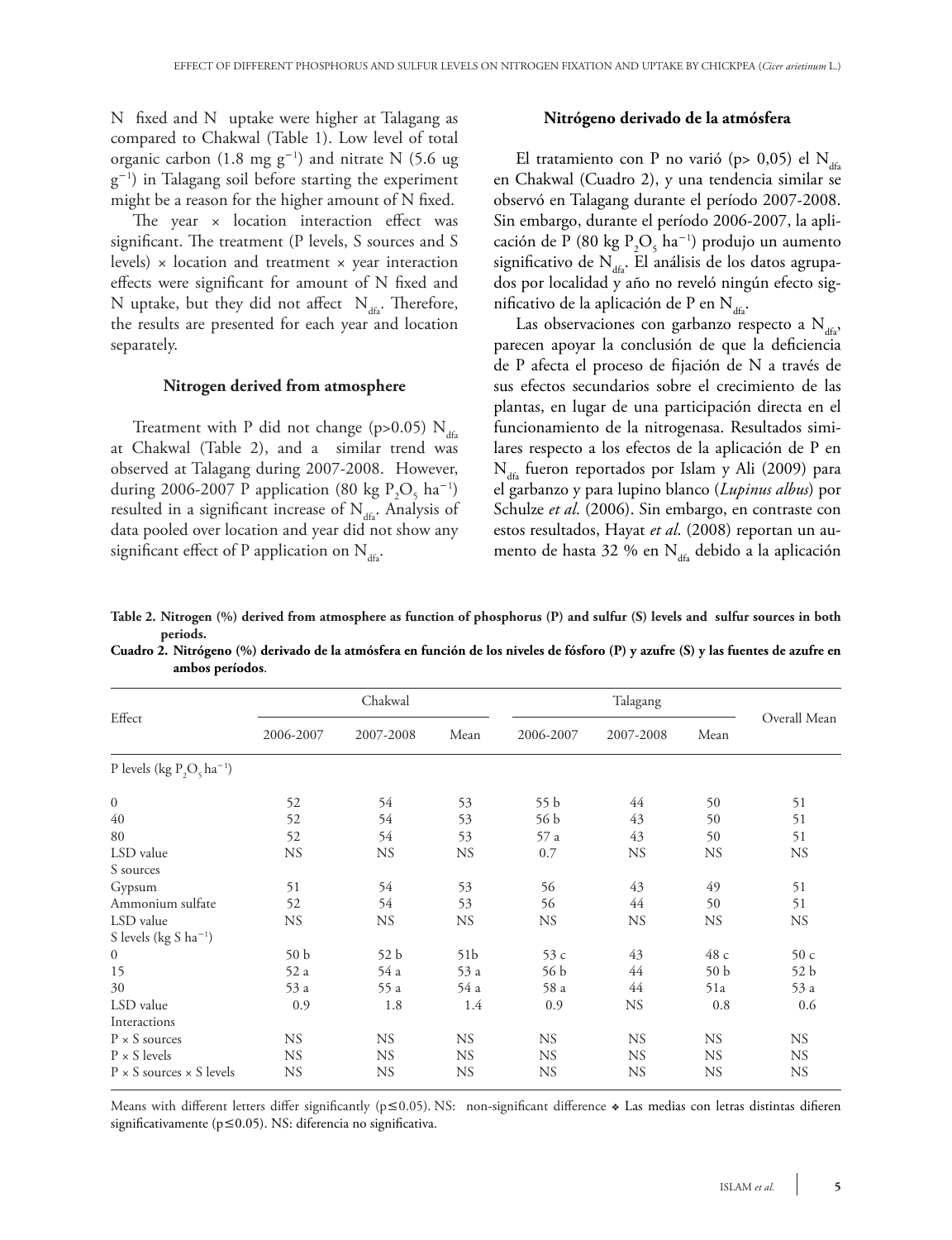The observations with chickpea regarding  $N_{\text{dd}}$ appear to support the finding that P deficiency affects the process of N fixation through its secondary effects on plant growth, rather than a direct involvement in nitrogenase functioning. Similar results regarding effect of P application on  $N_{dfa}$  were reported in chickpea by Islam and Ali (2009) and white lupin (*Lupinus albus*) by Schulze *et al*. (2006). However, contrary to these findings, Hayat *et al.* (2008) report an increase up to 32 % in  $N_{\text{dfa}}$  due to application of P (80 kg P2 O5 ha-<sup>1</sup> ) using mung bean *(Vigna radiate)*  and mash bean *(Vigna mungo)* as test crop. There is an increase in nodule number and nitrogenase activity with P application which results in an increased N<sub>dfa</sub> (Fatima *et al.*, 2007). Similar to our findings, Tang *et al.* (2001) did not observe any role of P in nodule functioning and nitrogenase activity, but the amount of N fixed increased with P application in bean (*Phaseolus vulgaris*). It seems that the role of P in N fixation varies with crop, growing conditions and time of measurement.

Results (Table 2) show no significant effect (p>0.05) of S sources on N derived from the atmosphere. Results regarding effect of different S sources on  $N_{\text{dfa}}$ , have not been reported previously, although there are comparisons about their effect on overall plant growth. Ryant and Skladanka (2009) point out that gypsum and ammonium sulfate show similar effects on dry matter yield of forage grass and soil S status after crop harvest. Application of S significantly increased  $N_{df}$  at both locations, except during 2007-2008 at Talagang (Table 2). Rainfall was very low (30 mm) during the second crop growing season at Talagnag, as compared to first one (365 mm). Drought stress resulted in retarded growth of plant and lower response to S application. There was no effect (p>0.05) of S level at Chakwal, but there were differences ( $p \le 0.05$ ) at Talagang during 2006-2007. Higher dry matter yield at Talagnag during 2006-2007 (data not shown) due to favourable climatic conditions might have resulted in higher S requirement of plant.

Increase in  $N_{46}$  due to S application is in agreement with the findings of Habtemichial *et al.* (2007) that the  $N_{\text{dfa}}$  increased from 55 to 70 % in pods and from 44 to 56 % in faba bean (*Vicia faba*) straw when applying 30 kg S ha<sup>-1</sup> as potassium sulfate. Sulfur application enhances N requirement of plant which results in increased nodule number, nodule weight,

de P (80 kg P2 O5 ha-<sup>1</sup> ), usando frijol mungo (*Vigna radiate*) y frijol mash (mash bean) (*Vigna mungo*), como cultivos de prueba. Hay un aumento en el número de nódulos y en la actividad de la nitrogenasa con la aplicación de P que resulta en un aumento de N<sub>dfa</sub> (Fátima *et al.*, 2007). Asimismo, Tang *et al.* (2001) no observaron ningún efecto de P en el funcionamiento de los nódulos y la actividad de la nitrogenasa, pero la cantidad de N fijado aumentó con la aplicación de P en el frijol (*Phaseolus vulgaris*). Al parecer, el efecto de P en la fijación de N varía según el cultivo, las condiciones de crecimiento y el tiempo de las mediciones.

Los resultados (Cuadro 2) no revelaron un efecto significativo (p>0.05) de las fuentes de S en el N derivado de la atmósfera. No hay información de resultados sobre el efecto de diferentes fuentes de S en  $N_{\text{ds}}$ , aunque hay comparaciones acerca de sus efectos sobre el crecimiento global de la planta. Ryant y Skladanka (2009) señalan que el yeso y el sulfato de amonio muestran efectos similares en el rendimiento de la materia seca de gramíneas forrajeras y el estado del S del suelo después de la cosecha. La aplicación de S aumentó significativamente el  $N_{\text{dfa}}$  en ambas localidades, excepto durante el período 2007- 2008 en Talagang (Cuadro 2). La lluvia fue muy escasa (30 mm) durante la segunda temporada de cultivo en Talagang, en comparación con la primera (365 mm). El estrés por sequía causó retrasos en el crecimiento de las plantas y una menor respuesta a la aplicación de S. La aplicación de S no tuvo efecto (p>0.05) en Chakwal, pero hubo diferencias ( $p \le 0.05$ ) en Talagang durante 2006-2007. El mayor rendimiento de la materia seca en Talagang durante 2006-2007 (datos no mostrados), debido a las condiciones climáticas favorables, puede haber resultado en un mayor requerimiento de S de la planta.

El aumento de  $N_{dfa}$  debido a la aplicación de S concuerda con los resultados de Habtemichial *et al*. (2007) de aumento de  $N_{\text{dfa}}$  de 55 a 70 % en las vainas y de 44 a 56 % en la paja de habas (*Vicia faba*) al aplicar 30 kg de S ha<sup>-1</sup> como sulfato de potasio. La aplicación de S aumenta la incorporación de N por la planta, lo cual resulta en un mayor número de nódulos, peso de nódulos,  $N_{\text{dfa}}$  y la cantidad de N fijado (Jamal *et al*., 2010a, 2010b). Scherer *et al*. (2006) muestran resultados similares para chícharos (*Pisum sativum*) y concluyen que la fijación de N es muy sensible a los asimilados fotosintéticos y el menor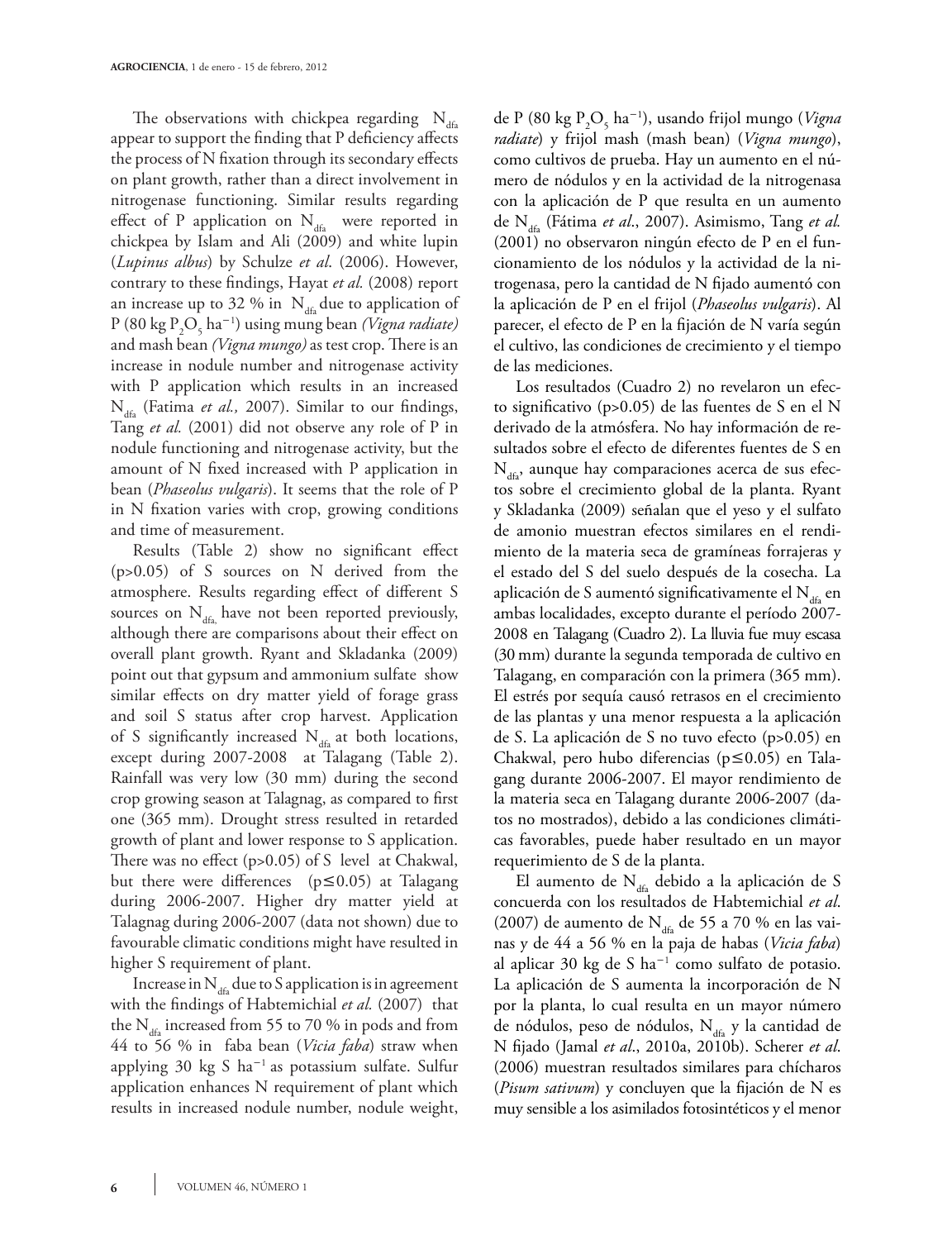Ndfa and amount of N fixed (Jamal *et al.,* 2010a, 2010b). Scherer *et al.* (2006) report similar results for peas (*Pisum sativum*) and they conclude that N fixation is very sensitive to photosynthetic assimilates and reduced supply of carbohydrate results in low N fixation in S starved plants.

### **Amount of nitrogen fixed**

Phosphorus application significantly increased the amount of N fixed at both locations (Table 3), and response to P application was higher (36 % increase over control) at Talagang as compared to Chakwal (30 % increase over control). This higher response of Chickpea crop at Talagang might be due to the fact that Talagang soil had lower available P as indicated by fertility status of soil samples taken before starting the experiment.

Data pooled over locations and years indicated that amount of N fixed increased from 42 to 56 kg  $ha^{-1}$  as a response to P application (0 to 80 kg  $ha^{-1}$ (Table 3), which was mainly due to improvement in host plant growth. These results are in line with the suministro de carbohidratos causa fijación baja de N en las plantas escasas de S.

#### **Cantidad de nitrógeno fijado**

La aplicación de fósforo aumentó significativamente la cantidad de N fijado en ambas localidades (Cuadro 3), y la respuesta a la aplicación de P fue mayor (36 % de aumento sobre el control) en Talagang en comparación con Chakwal (30 % de aumento sobre el testigo). Esta mayor respuesta del cultivo de garbanzo en Talagang podría deberse a que el suelo de este sitio tenía una menor cantidad de P disponible, como se indica en el estado de fertilidad de las muestras de suelo tomadas antes de comenzar el experimento.

Los datos agrupados por localidades y años indicaron que la cantidad de N fijado aumentó de 42 a 56 kg ha-<sup>1</sup> en respuesta a la aplicación de P (0 a 80 kg ha-<sup>1</sup> ) (Cuadro 3), que se debió principalmente a un mejor crecimiento de la planta huésped. Estos resultados concuerdan con las conclusiones de Somado *et al*. (2006), quienes observaron que ni la nodulación ni

| Effect                                   | Chakwal         |                 |           | Talagang  |                 |                 |                 |
|------------------------------------------|-----------------|-----------------|-----------|-----------|-----------------|-----------------|-----------------|
|                                          | 2006-2007       | 2007-2008       | Mean      | 2006-2007 | 2007-2008       | Mean            | Overall mean    |
| P levels (kg $P_2O_5$ ha <sup>-1</sup> ) |                 |                 |           |           |                 |                 |                 |
| $\mathbf{0}$                             | 44 b            | 37c             | 40c       | 57 b      | 32c             | 45c             | 42c             |
| 40                                       | 57 a            | 41 b            | 49b       | 69ab      | 47 b            | 53 <sub>b</sub> | 51 <sub>b</sub> |
| 80                                       | 60 a            | 44 a            | 52a       | 80 a      | 52 a            | 61a             | 56a             |
| LSD value                                | 4.5             | 2.3             | 1.2       | 11.9      | 2.9             | 3.1             | 0.7             |
| S sources                                |                 |                 |           |           |                 |                 |                 |
| Gypsum                                   | 52 <sub>b</sub> | 40              | 46b       | 65b       | 36              | 51 <sub>b</sub> | 48 <sub>b</sub> |
| Ammonium sulfate                         | 55 a            | 41              | 48a       | 72 a      | 38              | 55a             | 51a             |
| $LSD$ value*                             | $\ast$          | <b>NS</b>       | $\ast$    | $\ast$    | $\ast$          | $\ast$          | $\ast$          |
| S levels (kg S ha <sup>-1</sup> )        |                 |                 |           |           |                 |                 |                 |
| $\boldsymbol{0}$                         | 47 c            | 37c             | 42c       | 60c       | 34c             | 47c             | 44c             |
| 15                                       | 55 b            | 41 <sub>b</sub> | 48b       | 70 b      | 37 <sub>b</sub> | 53 <sub>b</sub> | 51 <sub>b</sub> |
| 30                                       | 58 a            | 44 a            | 51a       | 76 a      | 40a             | 58a             | 55a             |
| LSD value                                | 1.7             | 1.6             | 1.2       | 2.7       | 1.4             | 1.5             | 0.4             |
| Interactions                             |                 |                 |           |           |                 |                 |                 |
| $P \times S$ sources                     | <b>NS</b>       | <b>NS</b>       | <b>NS</b> | <b>NS</b> | <b>NS</b>       | <b>NS</b>       | <b>NS</b>       |
| $P \times S$ levels                      | 3.0             | <b>NS</b>       | 2.0       | <b>NS</b> | <b>NS</b>       | NS.             | 0.6             |
| S sources $\times$ S levels              | 2.4             | <b>NS</b>       | 1.6       | 3.8       | 2.0             | 2.1             | 0.5             |
| $P \times S$ sources $\times S$ levels   | <b>NS</b>       | <b>NS</b>       | <b>NS</b> | <b>NS</b> | <b>NS</b>       | <b>NS</b>       | <b>NS</b>       |

**Table 3. Amount of nitrogen fixed (kg ha**-**<sup>1</sup> ) as function of phosphorus (P) and sulfur (S) levels and sulfur sources in both periods. Cuadro 3. Cantidad de nitrógeno fijado (kg ha**-**<sup>1</sup> ) en función de los niveles de fósforo (P) y azufre (S) y las fuentes de azufre en ambos períodos.**

Means with different letters differ significantly ( $p \le 0.05$ ). NS: non-significant difference. \*: significant difference  $\triangle$  Las medias con diferentes letras difieren significativamente ( $p \le 0.05$ ). NS: diferencia no significativa. \*: diferencia significativa.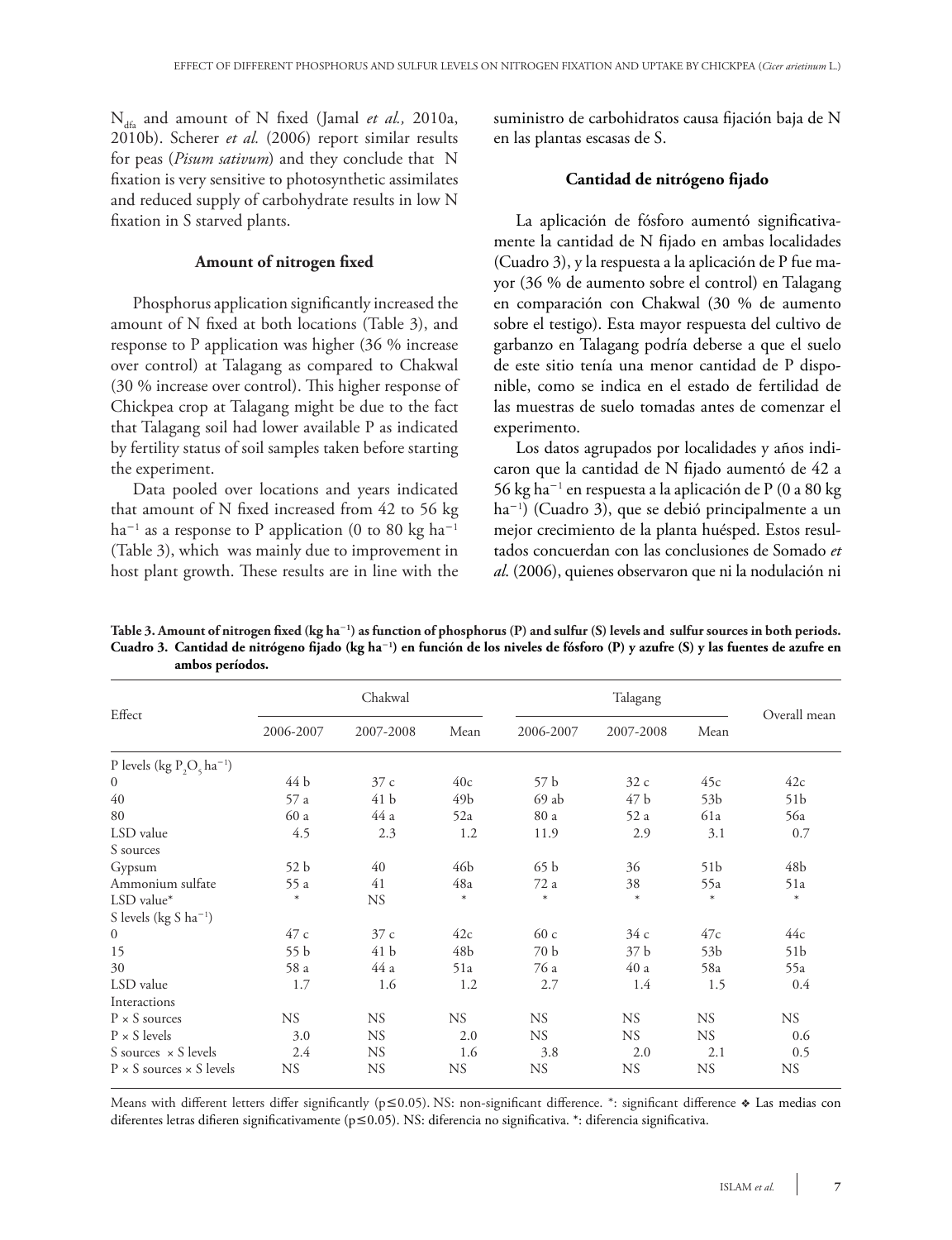findings of Somado *et al.* (2006) who observed that neither nodulation nor  $N_{\text{dfa}}$  was significantly affected by P application, but rather total N accumulation was enhanced due to an improved biomass yield.

Ammonium sulfate treated plots had higher amount of N fixed as compared to gypsum treatments at both locations (Table 3), since the effect of applying 30 kg S ha-<sup>1</sup> as gypsum was significantly lower than 30 kg S ha<sup>-1</sup> as ammonium sulfate (Table 4). This lower response of chickpea to gypsum application may be due to slow release of S from this source (Girma *et al.,* 2005). After several experiments, Ghosh *et al.*  (2000) conclude that for immediate S deficiency relief, readily soluble sources like ammonium sulfate outclassed less soluble sources such as gypsum; they also observed that in calcareous soils, gypsum was less effective as compared to ammonium sulfate.

Sulfur treatments were in descending order of  $S<sub>2</sub>$  $(30 \text{ kg } S \text{ ha}^{-1})$ > S<sub>1</sub>  $(15 \text{ kg } S \text{ ha}^{-1})$  > S<sub>0</sub>  $(0 \text{ kg } S \text{ ha}^{-1})$ regarding amount of N fixed at both locations (Table 3). Increases in amount of Nfixed due to S application were reported by Scherer *et al.* 2008. Sulfur deficiency results in low leghemoglobin content which might be one of the reasons for low nitrogenase activity (Scherer, 2008). Lower and higher levels of P and S differed significantly regarding amount of N fixed, since the  $P\times S$  level interaction was significant at Chakwal but not at Talagang. Data pooled over locations and years indicated that the highest amount of N (61 kg a<sup>-1</sup>) was fixed with treatment  $P_2S_2(80 \text{ kg})$  $P_2O_5$  and 30 kg S ha<sup>-1</sup>) followed by  $P_2S_1$  (80 kg  $P_2O_5$ and 15 kg S ha-<sup>1</sup> ) and the lowest in control (Table 6).

 $N_{\text{ds}}$  fueron afectados significativamente por la aplicación de P, sino que la acumulación total de N aumentó debido a un mayor rendimiento de biomasa.

Las parcelas tratadas con sulfato de amonio tenían una mayor cantidad de N fijado en comparación con los tratamientos con yeso en ambas localidades (Cuadro 3), ya que el efecto de aplicar 30 kg de S ha<sup>-1</sup> como yeso fue significativamente inferior a 30 kg S ha-<sup>1</sup> como sulfato de amonio (Cuadro 4). Esta menor respuesta de los garbanzos a la aplicación de yeso se puede deber a la liberación lenta de S de esta fuente (Girma *et al*., 2005). Después de varios experimentos, Ghosh *et al*. (2000) concluyen que como solución inmediata a la deficiencia de S están las fuentes fácilmente solubles como el sulfato de amonio, que superaron a las fuentes menos solubles como el yeso. También observaron que en los suelos calcáreos, el yeso fue menos eficaz comparado con el sulfato de amonio.

Los tratamientos de S fueron en orden decreciente de S<sub>2</sub> (30 kg S ha<sup>-1</sup>)> S<sub>1</sub> (15 kg S ha<sup>-1</sup>)> S<sub>0</sub> (0 kg S ha-<sup>1</sup> ) con respecto a la cantidad de N fijado en ambas localidades (Cuadro 3). Hay aumentos en la cantidad de N fijado debido a la aplicación de S fueron (Scherer *et al.,* 2008). La deficiencia de S causa un menor contenido de leghemoglobina, lo que podría ser una de las razones de la baja actividad de la nitrogenasa (Scherer, 2008). Los niveles menores y mayores de P y S difirieron significativamente con respecto a la cantidad de N fijado, ya que la interacción de los niveles de P×S fue importante en Chakwal, pero no en Talagang. Los datos agrupados por localidades y años

**Table 4. Amount of nitrogen fixed as function of sulfur (S) levels from two sulfur sources. Cuadro 4. Cantidad de nitrógeno fijado en función de los niveles de azufre (S) de las dos fuentes de S.**

| Treatments                                |           | Chakwal |           | Talagang        |      |              |  |  |
|-------------------------------------------|-----------|---------|-----------|-----------------|------|--------------|--|--|
|                                           | 2006-2007 | Mean    | 2006-2007 | 2007-2008       | Mean | Overall Mean |  |  |
| Gypsum $(kg S ha^{-1})$                   |           |         |           |                 |      |              |  |  |
| $\overline{0}$                            | 47 d      | 42 d    | 58 d      | 34 cd           | 46 d | 44 d         |  |  |
| 15                                        | 53c       | 47 c    | 67 c      | 36c             | 52c  | 49 c         |  |  |
| 30                                        | $55$ bc   | 49 b    | 71 bc     | 39 <sub>b</sub> | 55b  | 52b          |  |  |
| Ammonium sulfate (kg S ha <sup>-1</sup> ) |           |         |           |                 |      |              |  |  |
| $\mathbf{0}$                              | 47 d      | 42 d    | 62 d      | 33 d            | 47 d | 45 d         |  |  |
| 15                                        | 57 b      | 49 b    | 72 b      | 38 b            | 55b  | 52b          |  |  |
| 30                                        | 61 a      | 53 a    | 82 a      | 42a             | 62 a | 57 a         |  |  |

Means with different letters differ significantly ( $p \le 0.05$ )  $\bullet$  Las medias con diferentes letras difieren significativamente ( $p \le 0.05$ ).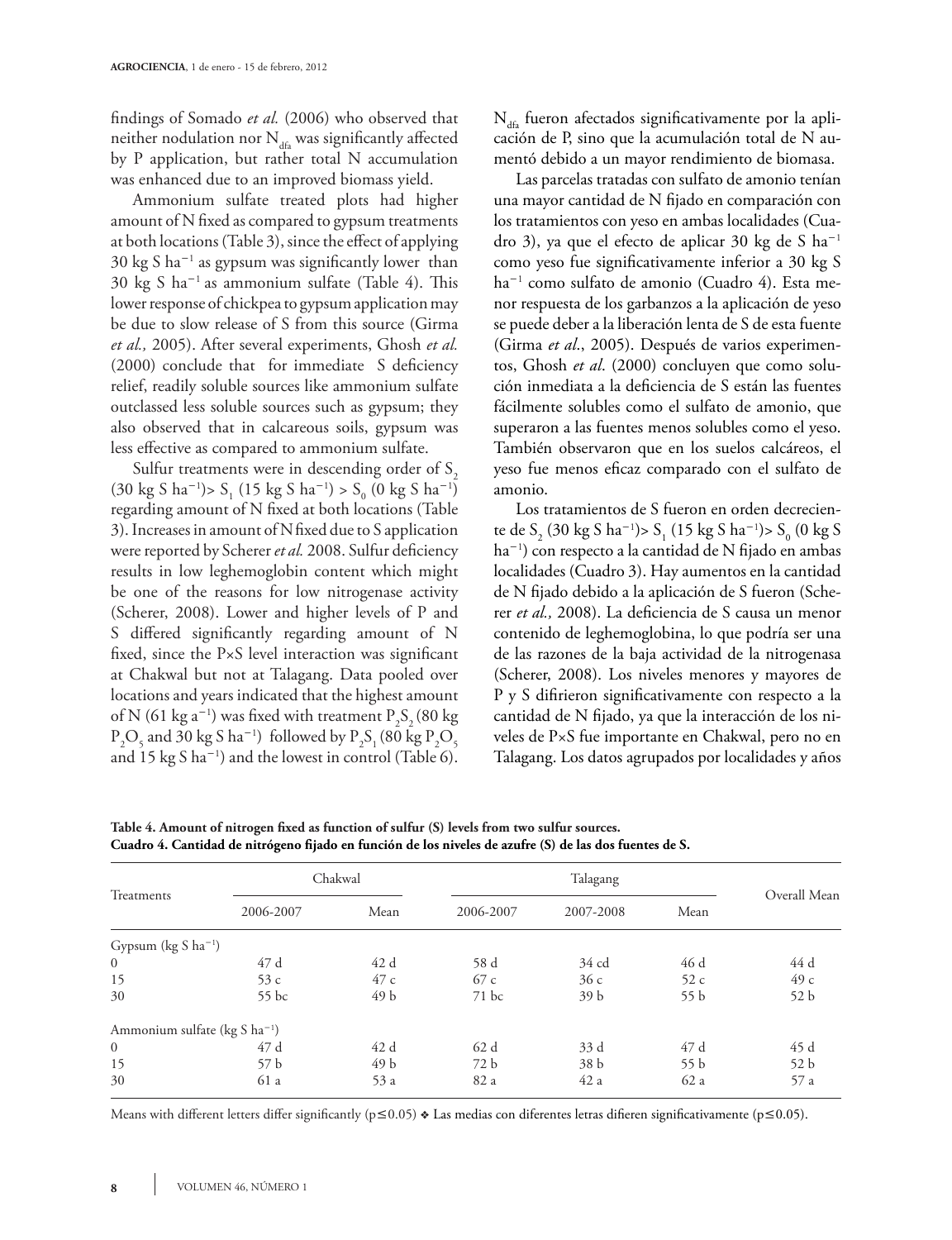#### **Nitrogen uptake**

Different P and S levels had significant effect on N uptake at both locations (Table 5). Data pooled over locations and years indicated that N uptake increased from 55 to 72  $kg$   $ha^{-1}$  and from 59 to 69 kg ha-<sup>1</sup> as P application rate was increased from 0 to 80 kg  $P_2O_5$  ha<sup>-1</sup> and S application rate from 0 to 30 kg S ha<sup>-1</sup>. Increase in N uptake due to P application confirms the findings of Shu-Jie *et al.* (2007) and Reed *et al.* (2007). This increment in N uptake might be attributed to a better plant growth.

Sulfur sources significantly affected  $(p \le 0.05)$ N uptake which was higher for ammonium sulfate as compared to gypsum (Table 5). The treatment receiving 30  $kg S$  ha<sup>-1</sup> as gypsum was significantly lower than 30  $kg S$  ha<sup>-1</sup> as ammonium sulfate (Table 7). Contrary to these findings, Khalid *et al.* (2009b) report no significant difference between gypsum and ammonium sulfate regarding seed yield of *Brassica napus*, although ammonium sulfate caused a higher S concentration in plant tissue. The effect of different S sources also varies with the crop, soil

indicaron que la mayor cantidad de N (61  $kg a^{-1}$ ) se fijó con el tratamiento  $P_2S_2$  (80 kg  $P_2O_5$  y 30 kg S ha<sup>-1</sup>), seguido de P<sub>2</sub>S<sub>1</sub> (80 kg P<sub>2</sub>O<sub>5</sub> y 15 kg S ha<sup>-1</sup>) y la menor en el tstigo (Cuadro 6).

#### **Absorción de nitrógeno**

Los diferentes niveles de P y S tuvieron un efecto significativo en la absorción de N en ambas localidades (Cuadro 5). Los datos agrupados por localidades y años indicaron que la absorción de N aumentó de 55 a 72 kg ha-<sup>1</sup> y de 59 a 69 kg ha-<sup>1</sup> , ya que la tasa de aplicación de P aumentó de 0 a 80 kg  $P_2O_5$  ha $^{-1}$ y la tasa de aplicación de S de 0 a 30 kg S ha<sup>–1</sup>. El aumento en la absorción de N debido a la aplicación de P confirma los hallazgos de Shu-Jie *et al*. (2007) y Reed *et al.* (2007). Este aumento en la absorción de N se puede atribuir a un mejor crecimiento de las plantas.

Las fuentes de S afectaron significativamente ( $p \le 0.05$ ) la absorción de N que fue mayor para el sulfato de amonio en comparación con el yeso (Cuadro 5). El tratamiento que recibió 30 kg S ha-<sup>1</sup> como yeso fue significativamente inferior a los 30 kg S ha<sup>-1</sup>

**Table 5. Nitrogen uptake (kg ha**-**<sup>1</sup> ) as function of phosphorus (P), and sulfur (S) levels and S sources in both periods. Cuadro 5. Absorción de nitrógeno (kg ha**-**<sup>1</sup> ) en función de los niveles de fósforo (P) y azufre (S) y las fuentes de S en ambos períodos.**

|                                          | Chakwal         |                 |                 | Talagang  |           |                 |                 |  |
|------------------------------------------|-----------------|-----------------|-----------------|-----------|-----------|-----------------|-----------------|--|
| Effect                                   | 2006-2007       | 2007-2008       | Mean            | 2006-2007 | 2007-2008 | Mean            | Overall mean    |  |
| P levels (kg $P_2O_5$ ha <sup>-1</sup> ) |                 |                 |                 |           |           |                 |                 |  |
| $\overline{0}$                           | 57 b            | 45c             | 51c             | 69b       | 48c       | 58 c            | 55 c            |  |
| 40                                       | 73 a            | 51 <sub>b</sub> | 62 <sub>b</sub> | 82a       | 56 b      | 69 b            | 66 b            |  |
| 80                                       | 77 a            | 54 a            | 65 a            | 94a       | 65 a      | 80 a            | 72 a            |  |
| LSD value                                | 7.9             | 1.2             | 1.6             | 13.2      | 1.7       | 3.6             | 2.3             |  |
| S sources                                |                 |                 |                 |           |           |                 |                 |  |
| Gypsum                                   | 67 <sub>b</sub> | 50              | 58 b            | 78b       | 55b       | 67 <sub>b</sub> | 63 b            |  |
| Ammonium sulfate                         | 70a             | 50              | 60 a            | 85a       | 58 a      | 71 a            | 66 a            |  |
| $LSD$ value*                             | $\ast$          | <b>NS</b>       | $\ast$          | $\ast$    | $\ast$    | $\ast$          | $\ast$          |  |
| S levels (kg S ha <sup>-1</sup> )        |                 |                 |                 |           |           |                 |                 |  |
| $\boldsymbol{0}$                         | 63c             | 47 c            | 55c             | 75с       | 52c       | 63c             | 59c             |  |
| 15                                       | 71 <sub>b</sub> | 50 <sub>b</sub> | 60 b            | 83b       | 56 b      | 69 b            | 65 <sub>b</sub> |  |
| 30                                       | 73 a            | 53 a            | 63 a            | 88a       | 61 a      | 74 a            | 69 a            |  |
| LSD value                                | 2.0             | 1.4             | 1.1             | 3.2       | 1.7       | 1.8             | 1.0             |  |
| Interactions                             |                 |                 |                 |           |           |                 |                 |  |
| $P \times S$ sources                     | NS.             | <b>NS</b>       | <b>NS</b>       | <b>NS</b> | <b>NS</b> | <b>NS</b>       | <b>NS</b>       |  |
| $P \times S$ levels                      | 3.5             | <b>NS</b>       | 2.0             | <b>NS</b> | <b>NS</b> | <b>NS</b>       | 1.8             |  |
| S sources $\times$ S levels              | 2.9             | <b>NS</b>       | 1.6             | <b>NS</b> | <b>NS</b> | 2.5             | 1.5             |  |
| $P \times S$ sources $\times S$ levels   | <b>NS</b>       | <b>NS</b>       | <b>NS</b>       | <b>NS</b> | <b>NS</b> | <b>NS</b>       | <b>NS</b>       |  |

Means with different letters differ significantly ( $p \le 0.05$ ). NS: non-significant difference. \*: significant difference  $\bullet$  Las medias con diferentes letras difieren significativamente ( $p \le 0.05$ ). NS: diferencia no significativa. \*: diferencia significativa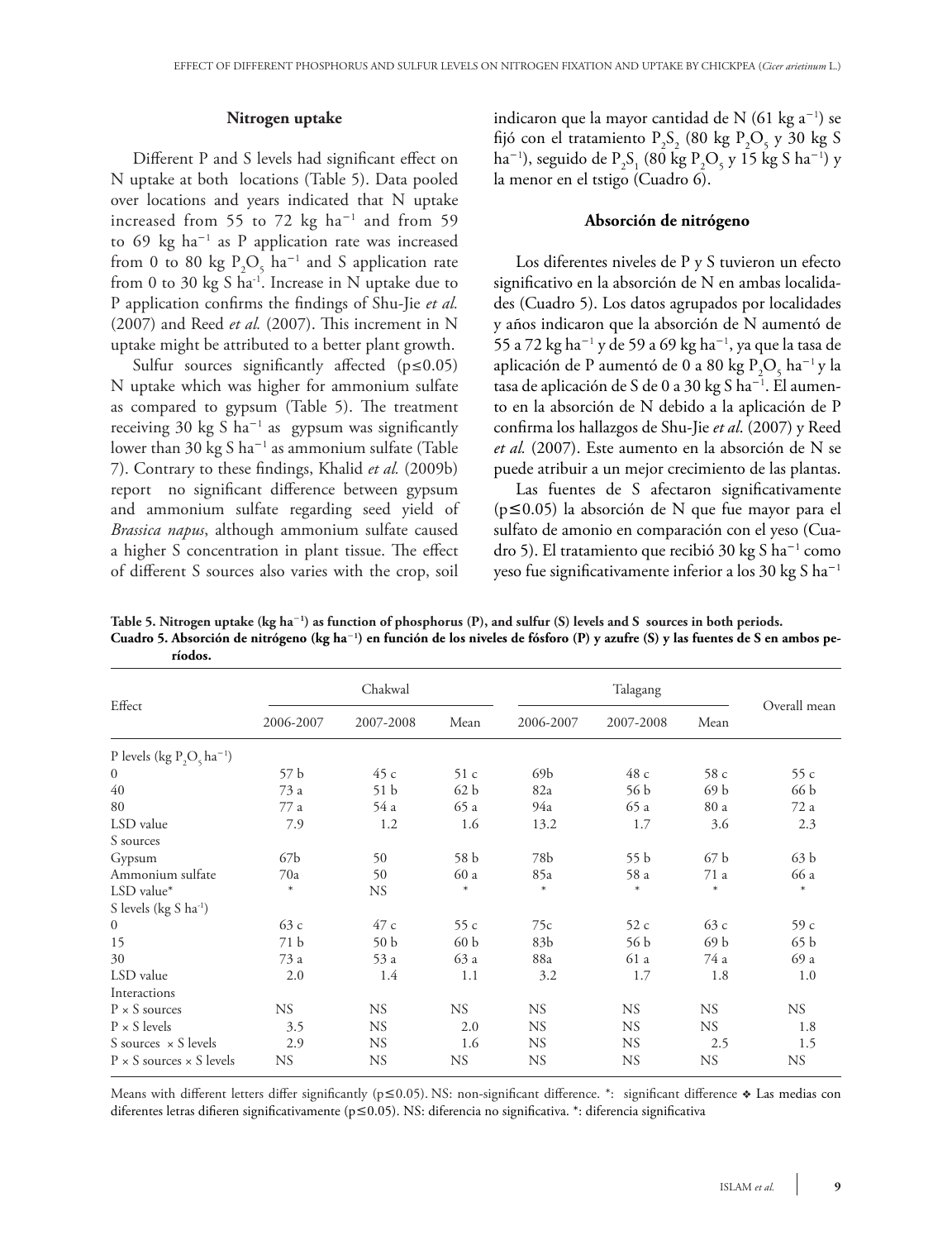|                            |                 | Amount of N fixed (kg ha <sup>-1</sup> ) |              | Nitrogen uptake (kg ha <sup>-1</sup> ) |                 |              |  |
|----------------------------|-----------------|------------------------------------------|--------------|----------------------------------------|-----------------|--------------|--|
| Treatments                 | Chakwal         |                                          |              | Chakwal                                |                 |              |  |
|                            | 2006-2007       | Mean                                     | Overall mean | 2006-2007                              | Mean            | Overall mean |  |
| $P_0S_0$                   | 39 <sub>e</sub> | 36f                                      | 38 h         | 53 f                                   | 47 e            | 51 g         |  |
| $P_0S_{15}$                | 45e             | 40e                                      | 42 g         | 57 e                                   | 51 d            | 55f          |  |
|                            | 48 d            | 44 d                                     | 47 e         | 60 e                                   | 54 c            | 59 e         |  |
| $P_0S_{30}$<br>$P_{40}S_0$ | 48 d            | 42 d                                     | 44 f         | 64 d                                   | 56c             | 60 e         |  |
| $P_{40}S_{15}$             | 59 b            | 50 <sub>b</sub>                          | 52 d         | 74 b                                   | 63 <sub>b</sub> | 66 d         |  |
| $P_{40}S_{30}$             | 63 a            | 54 a                                     | 56c          | 79 a                                   | 67 a            | 71c          |  |
| $P_{80}S_0$                | 53c             | 47 c                                     | 50d          | 71c                                    | 61 b            | 67 d         |  |
| $P_{80}S_{15}$             | 63 a            | 54 a                                     | 58 b         | 81 a                                   | 67 a            | 74 b         |  |
| $P_{80}S_{30}$             | 63 a            | 55 a                                     | 61 a         | 79 a                                   | 68 a            | 76 a         |  |

| Table 6. Amount of nitrogen fixed and nitrogen uptake as a function of phosphorus within each sulfur level in 2006-2007.     |  |  |  |
|------------------------------------------------------------------------------------------------------------------------------|--|--|--|
| Cuadro 6. Cantidad de nitrógeno fijado y absorción de nitrógeno en función del fósforo dentro de cada nivel de azufre, en el |  |  |  |
| período 2006-2007.                                                                                                           |  |  |  |

Means with different letters differ significantly ( $p \le 0.05$ )  $\triangleleft$  Las medias con diferentes letras difieren significativamente ( $p \le 0.05$ ).

**Table 7. Nitrogen uptake (kg ha**-**<sup>1</sup> ) as function of sulfur levels from two sulfur sources in 2006-2007. Cuadro 7. Absorción de nitrógeno (kg ha-1) en función de los niveles de azufre de dos fuentes de azufre, en el período 2006-2007.**

|                                     | Chakwal          |                 |                  |              |  |
|-------------------------------------|------------------|-----------------|------------------|--------------|--|
| Sulfur source                       | 2006-2007        | Mean            | Talagang<br>Mean | Overall mean |  |
| Gypsum $(kg S ha^{-1})$             |                  |                 |                  |              |  |
| $\overline{0}$                      | 63 d             | 55 d            | 62 d             | 59 d         |  |
| 15                                  | 69c              | 59c             | 67 c             | 63c          |  |
| 30                                  | 70 <sub>bc</sub> | 61 b            | 71 b             | 66 b         |  |
| Ammonium sulfate ( $kg S ha^{-1}$ ) |                  |                 |                  |              |  |
| $\overline{0}$                      | 63 d             | 55 d            | 65 d             | 60 d         |  |
| 15                                  | 73 b             | 62 <sub>b</sub> | 71 b             | 67 b         |  |
| 30                                  | 76 a             | 65 a            | 78 a             | 71 a         |  |

Means with different letters differ significantly ( $p \le 0.05$ )  $\bullet$  Las medias con diferentes letras difieren significativamente ( $p \le 0.05$ ).

and climatic conditions. Gypsum and single super phosphate are superior to AS in coarse textured soils due to beneficial role of calcium and due to less leaching losses as sulfate (Till, 2010). In our study ammonium sulfate was better than gypsum due to: 1) low rainfall caused less leaching of sulfate from ammonium sulfate especially during 2007-2008; and 2) soils in both locations were S deficient and therefore S was needed immediately.

The P by S level interaction was significant at Chakwal but not at Talagang when data were pooled over locations and years. Statistical analysis of the data combined over location and years indicated that the highest N uptake  $(76 \text{ kg ha}^{-1})$  was recorded for como sulfato de amonio (Cuadro 7). Contrario a estos resultados, Khalid *et al.* (2009b) reportan una diferencia no significativa entre el yeso y el sulfato de amonio en el rendimiento de semilla de *Brassica napus*, aunque el sulfato de amonio causó una mayor concentración de S en el tejido de la planta. El efecto de las diferentes fuentes de S también varía con las condiciones del cultivo, el suelo y el clima. El yeso y el superfosfato son superiores a AS en suelos de textura gruesa debido a la función beneficiosa del calcio y a las menores pérdidas por lixiviación como sulfato (Till, 2010). En el presente estudio el sulfato de amonio fue mejor que el yeso debido a: 1) la escasa precipitaciones causó una menor lixiviación de sulfato a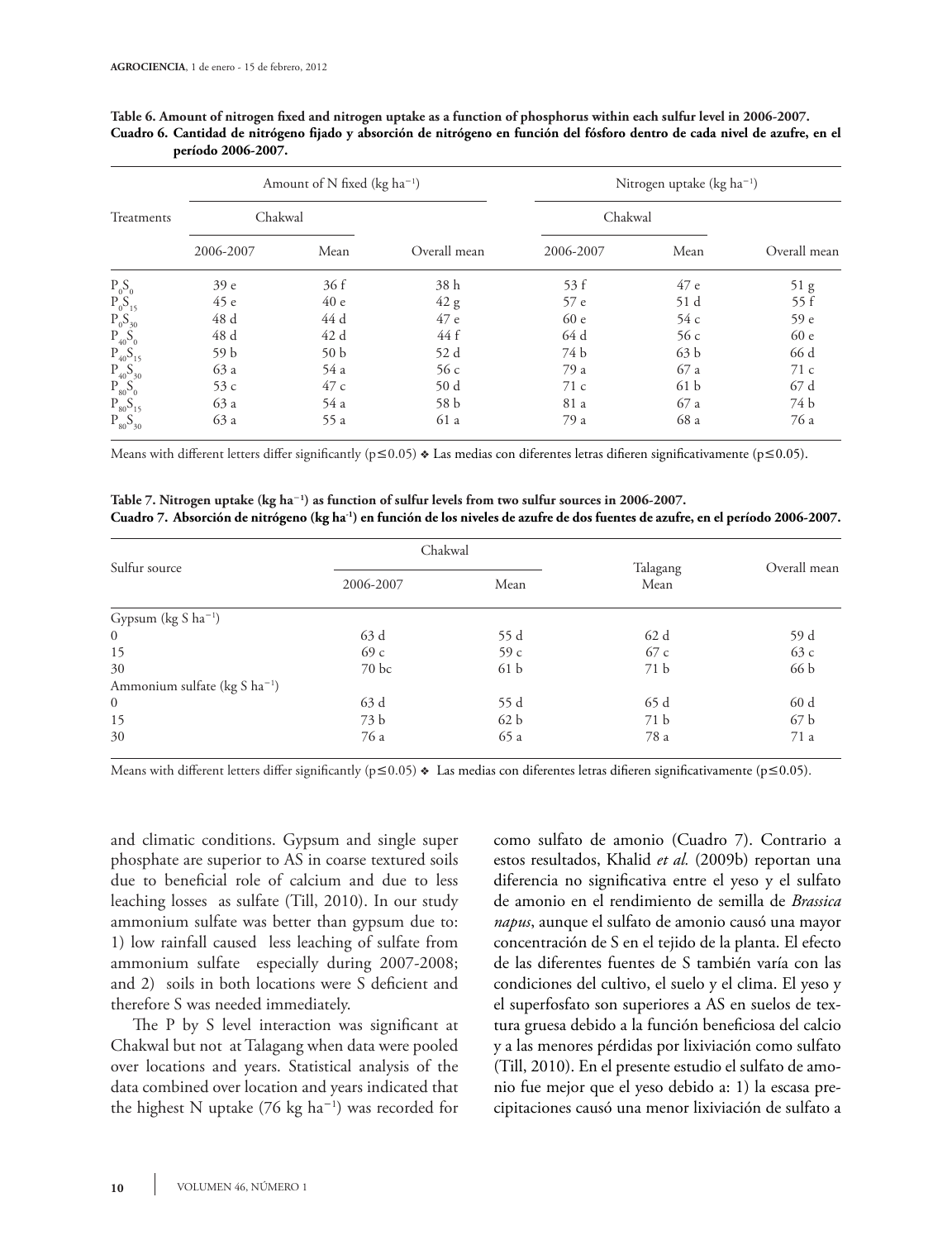$P_2S_2$  (80 kg  $P_2O_5$  and 30 kg S ha<sup>-1</sup>) followed by  $P_2S_1$ (80 kg  $P_2O_5$  and 15 kg S ha<sup>-1</sup>) and the lowest in control (Table 6).

Increased N uptake as a result of S application may also be due to an increment in protein synthesis and then in photosynthesis (Zhao *et al.,* 2008). In the absence of S, amino acids cannot be transformed into proteins, which results in reduced N acquisition (Varin *et al.,* 2009). In different crops there is a significant positive correlation of N and S content with protein content in seeds (Bahmanyar and Poshtmasari, 2010). In fact N fixation and N uptake show a direct relationship which is also confirmed by a strong positive correlation between these two variables (Table 8).

## CONCLUSIONS

Application of P and sulfur significantly increased N fixed and N uptake. The effect of P application on N fixation was due to an effect on host plant growth, whereas sulfur was directly involved in N fixed since a deficiency of this element will reduce  $N_{\text{data}}$ . Ammonium sulfate was a more efficient source of S as compared to gypsum regarding the effect on N fixed. Sulfur should be included in fertilizer recommendation along with P in order to optimize sustainability of soil resources.

### **Literature Cited**

- Bahmanyar, M. A., and H. K. Poshtmasari. 2010. Influence of nitrogen and sulfur on yield and seed quality of three canola cultivars. J. Plant Nutr. 33: 953-965.
- Claro-Cortes, P., R. Nuñez-Escobar, and J. D. Etchevers-Barra, P. Sánchez-García, y J. Alvarado-López. 2002. Green house grown maize response to sulfur in two soils of Puebla State, Mexico. Agrociencia 36: 633-642.

partir del sulfato de amonio, especialmente durante 2007-2008, y 2) los suelos de ambas localidades eran deficientes en S y por tanto se debía aplicar de inmediato.

La interacción de P y S fue significativa en Chakwal, pero no en Talagang cuando los datos se agruparon por lugares y años. El análisis estadístico de los datos combinados de localidades y años indicaron que la mayor absorción de N (76 kg ha $^{-1}$ ) se registró en  $P_2S_2$  (80 kg de  $P_2O_5$  y 30 kg de S ha<sup>-1</sup>), seguido de  $P_2S_1$  (80 kg de  $P_2O_5$  y 15 kg de S ha<sup>-1</sup>) y la menor en el control (Cuadro 6).

La mayor absorción de N debido a la aplicación de S puede deberse también a un aumento en la síntesis de proteínas y luego en la fotosíntesis (Zhao *et al*., 2008). En ausencia de S, los aminoácidos no se pueden transformar en proteínas, lo cual resulta en una adquisición menor de N (Varin *et al*., 2009). En diferentes cultivos hay una correlación positiva y significativa del contenido de N y S con el contenido de proteína en las semillas (Bahmanyar y Poshtmasari, 2010). De hecho, la fijación de N y su absorción muestran una relación directa, que también es confirmada por una fuerte correlación positiva entre estas dos variables (Cuadro 8).

#### **Conclusiones**

La aplicación de P y S aumentó significativamente la fijación y absorción de N. El efecto de la aplicación de P en la fijación del N se debió a un efecto sobre el crecimiento de la planta hospedera, mientras que el S participó directamente en la fijación del N, ya que la deficiencia de este elemento redujo el  $N_{\text{dS}}$ . El sulfato de amonio resultó ser una fuente más eficiente de S en comparación con el yeso en relación al efecto sobre el N fijado. Se debe incluir el S entre

**Table 8. Correlation coefficients for amount of nitrogen fixed and nitrogen uptake. Cuadro 8. Coeficientes de correlación para la cantidad de nitrógeno fijado y absorción de nitrógeno.**

| Parameter                                   |                  | Chakwal                     |                    | Talagang                             |                             |                    |  |
|---------------------------------------------|------------------|-----------------------------|--------------------|--------------------------------------|-----------------------------|--------------------|--|
|                                             | $N_{\text{dfa}}$ | Amount of<br>nitrogen fixed | Nitrogen<br>uptake | $N_{\text{dfa}}$                     | Amount of<br>nitrogen fixed | Nitrogen<br>uptake |  |
| Amount of nitrogen fixed<br>Nitrogen uptake | 0.02<br>$-0.18$  | 1.00<br>$0.98^{\dagger}$    | 1.00               | $0.89^{\dagger}$<br>$0.78^{\dagger}$ | 1.00<br>$0.98^{\dagger}$    | 1.00               |  |

† Significance v Significancia.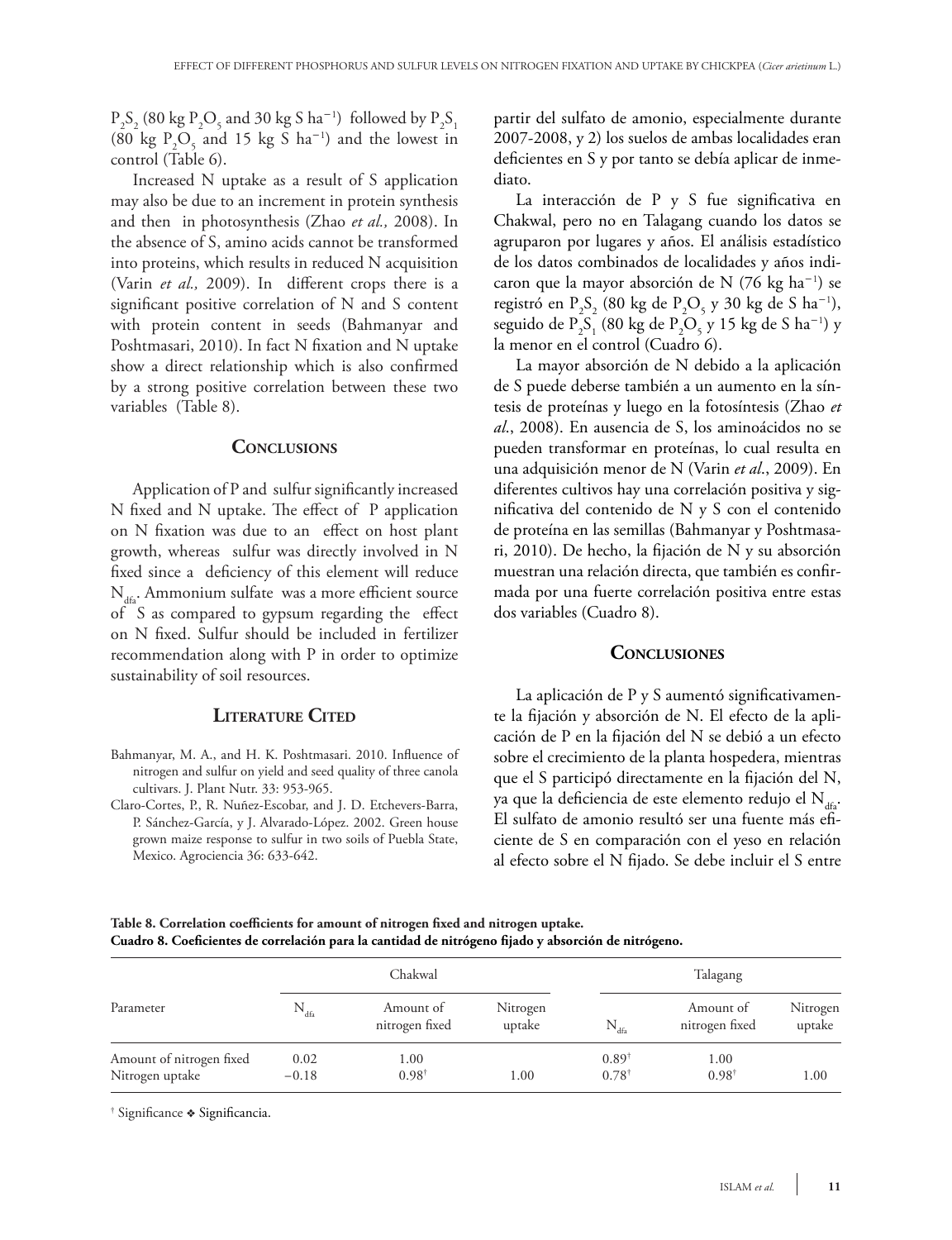- Fatima, Z., M. Zia, and M. F. Chaudhry. 2007. Interactive effect of Rhizobium strains and P on soybean yield, nitrogen fixation and soil fertility. Pak. J. Bot. 39: 255-264.
- 2009. FAOSTAT. http://faostat.fao.org/site/567/ DesktopDefault.aspx?PageID=567# ancor (accessed: October 2010).
- Fukuyama, K. 2004. Structure and function of plant- type ferredoxin. Photosynth. Res. 81: 291-301.
- Ganeshamurthy, A. N., and K. S. Reddy. 2000. Effect of integrated use of farm yard manure and sulfur in soybean and wheat cropping system on nodulation, dry matter production and chlorophyll content of soybean on swell shrink soils in central India. J. Agron. Crop Sci. 185: 191- 197.
- Ghosh, P. K., K. M. Hati, K. G. Mandal, A. K. Misra, R. S. Chaudhry, and K. K. Bandyopadhyay. 2000. Sulphur nutrition in oil seeds and oilseed based cropping systems. Fertilizer News 45: 27-40.
- Girma, K., J. Mosali, K. W. Freeman, W. R. Freeman, W. R. Raun, K. L. Martin, and W. E. Thomason. 2005. Forage and grain yield response to applied sulphur in winter wheat as influenced by source and rate. J. Plant Nutr. 28: 1541-53.
- Government of Pakistan. 2010. Agricultural Statistics of Pakistan 2008-09. Ministry of Food Agriculture and Livestock, (Economic Wing) Islamabad Pakistan. 45 p.
- Habtemichial, K. H., B. R. Singh, and J. B. Aune. 2007. Wheat response to N<sub>2</sub> fixed by faba bean (*Vicia faba* L.) as affected by sulfur fertilization and rhizobial inoculation in semi arid Northern Ethiopia. J. Plant Nutr. Soil Sci. 170: 412-418.
- Hayat, R, S. Ali, M. T. Siddique, and T. H. Chatha. 2008. Biological nitrogen fixation of summer legumes and their residual effects on subsequent rainfed wheat yield. Pak. J. Bot. 40: 711-22.
- Islam, M., and S. Ali 2009. Effect of integrated application of sulphur and phosphorus on nitrogen fixation and nutrient uptake by chickpea (*Cicer arietinum* L.). Agrociencia 43: 815-826.
- Islam, M., S. Ali, and Hayat R. 2009. Effect of integrated application of phosphorus and sulphur on yield and micronutrient uptake by chickpea (*Cicer arietinum* L.). Int. J. Agri. Biol. 1: 33–38.
- Jamal, A., Y. S. Moon, and M. Z. Abdin. 2010a. Enzyme activity assessment of peanut (*Arachis hypogea* L.) under slow release sulfur fertilization. Aust. J. Crop Sci. 4: 169-174.
- Jamal, A., Y. S. Moon, and M. Z. Abdin. 2010b. Sulfur- a general overview and interaction with nitrogen. Aust. J. Crop Sci. 4: 523-529.
- Khalid, K., K. S. Khan, G. Shabbir, M. Yousaf, and S. Y. Naz. 2009a. Status of plant available sulfur and its relationship to other soil characteristics in pothwar soils. Pak. J. Scient. Indust. Res. 52: 84-90.
- Khalid, K., K. S. Khan, M. Yousaf, G. Shabbir, and A. Subhani. 2009b. Effect of sulfur fertilization on rapeseed and plant available sulfur in soils of Pothwar, Pakistan. Sarhad J. Agri. 25: 66-71.
- Kyei-Boahen, S., A. Slankard, and F. Walley. 2002. Isotopic fractionation during  $N_2$  fixation by chickpea. Soil Biol. Biochem. 34: 417-20.
- Reed, S. C., T. R. Seastedt, C. M. Mann, K. N. Suding, A. R. Townsed, and K. L. Cherwin. 2007. Phosphorus fertilization

los fertilizantes recomendados, así como el P, con el fin de optimizar la sostenibilidad de los recursos del suelo.

#### —*Fin de la versión en español*—

 $p \rightarrow \frac{1}{2}$ 

stimulates nitrogen fixation and increases inorganic nitrogen concentration in a restored prairie. Appl. Soil Ecol. 36: 238- 242.

- Rochester, I., M. B. Peoples, G. A. Constable, and R. Gault. 1998. Faba beans and other legumes add nitrogen to irrigated cotton cropping systems. Aust. J. Exp. Agric. 38: 253-260.
- Ryan, J., G. Estefan, and A. Rashid. 2001. Soil and Plant Analysis Laboratory Manual. International Center for Agricultural Research in Dry Areas (ICARDA) Aleppo, Syria. pp:118- 127.
- Ryant, P. and J. Skladanka. 2009. The effect of applications of various forms of sulfur on the yields and quality of grass forage. Acta Agri. Scandinavica Section B, Soil Plant Sci. 59:208-216.
- Scherer, H. W. 2009. Sulfur in soils. J. Plant Nutr. Soil Sci. 172: 326-335.
- Scherer, H. W. 2008. Impact of sulfur on N<sub>2</sub> fixation of legumes. *In*: Khan, N.A. (ed). Sulfur assimilation and abiotic stress in plants. Kluwer Academic Publishers, the Netherlands. pp: 51-60.
- Scherer, H. W., S. Pacyna, N. Manthey, and M. Schulz. 2006. Sulfur supply to peas (*Pisum sativum* L.) influence symbiotic nitrogen fixation. Plant Soil Environ. 2: 72-77.
- Scherer, H. W., S. Pacyna, K. Spoth, and M. Schulz. 2008. Low levels of ferredoxin, ATP and leghemoglobin contribute to limited N2 fixation of peas (*Pisum sativum* L.) and alfalfa (*Medicago sativ*a L.) under S deficiency conditions. Biol. Fert. Soils 44: 909-916.
- Schulze, J., G. Temple, S. J. Temple, H. Beschow, and C. P. Vance. 2006. Nitrogen fixation by white lupin under phosphorus deficiency. Ann. Bot. 98: 731-740.
- Shu Jie, M. Q., Q. Yun-Fa, and H. Xiao-Zeng. 2007. Nodule formation and development in soybean *(Glycine max*) in response to phosphorus supply in solution culture. Pedosphere 17: 36-43.
- Somado, E. A., K. L. Sahrawat, and R F. Kuehne. 2006. Rock phosphate - P enhances biomass and nitrogen accumulation by legumes in upland crop production systems in humid West Africa. Biol. Fret. Soils 43: 124-130.
- Tang, C., P. J. Hinsiger, J. J. Drevon, and B. Jaillard. 2001. Phosphorus deficiency impairs early nodule functioning and enhances proton release in roots of *Medicago truncatula* L. Ann. Bot. 88: 131-138.
- Till, A. R. 2010. Sulphur and Sustainable Agriculture*.* International Fertilizer Industry Association, Paris. pp: 45- 55.
- Unkovich, M., D. Herridge, M. Peoples, G. Cadisch, B. Boddey, K. Giller, B. Alves, and P. Chalk. 2008. Measuring Plant-